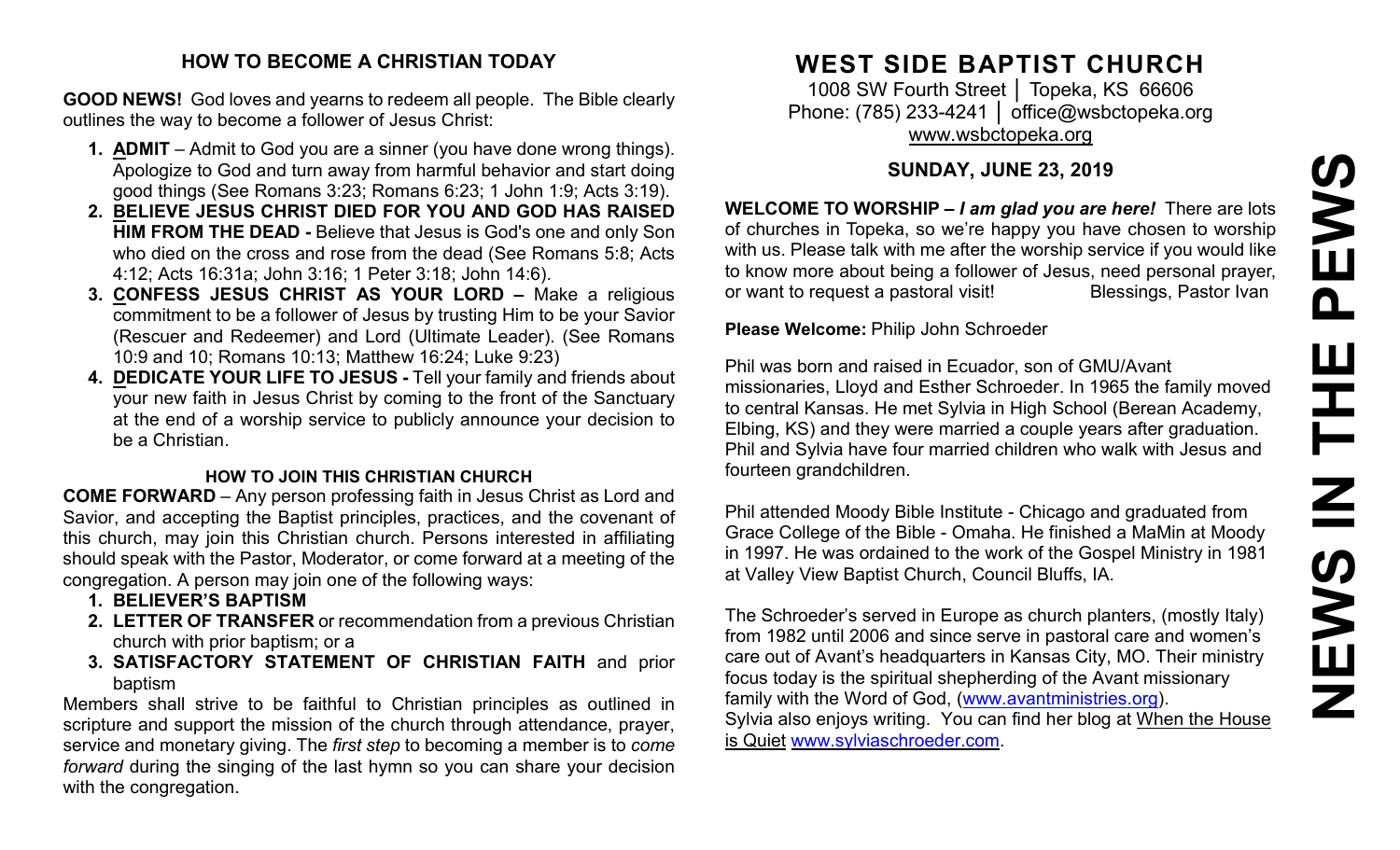#### **ONE GREAT HOUR OF SHARING OFFERING (OGHS) -** The One Great Hour



of Sharing offering is our American Baptist denomination's response to worldwide disaster relief and development. One Great Hour of Sharing in cooperation with other denominations, is a

channel for national and international aid in times of crisis. West Side Baptist Church receives the OGHS Offering in June and throughout the year when there is a disaster. Give generously - and sacrificially - to help flood victims in the Midwest and other disaster relief around the world. See Don Johnson for details.

**CHILDRENS ACTIVITY BAGS AND BULLETINS – We are glad to have children in worship!** Activity bags filled with coloring pages, crayons, and other items are available for preschool and elementary-aged children near the sanctuary door. **Enjoy the kits and children's bulletins**. Please take



home your artwork. Place the packets on the front pew after the worship service so we can restock them.

**COMMUNION MINISTERS –** Please sign-up on the bulletin board to deliver



the Lord's Supper (Holy Communion) to our Nursing Home and Homebound members on the first Sunday of a month. Lay Ministers will be working in pairs of two or teams. Pastor Ivan will provide training for all

communion ministers. We currently have eighteen Nursing Home and Homebound members to visit each month.

**FRUIT & VEGETABLE FOOD PANTRY –** Free bread, fruits, and vegetables on **Wednesday from 3:30 to 5:30 pm,** while supplies last at West Side Baptist Church, 1008 SW 4th St, Topeka. **April Report:** 973 individuals (480 adults, 362 children, plus 131 senior citizens) in 292 families were able to receive for free 5,081 pounds of free food.



Y-T-D totals: 3,117 individuals (1,500 adults; 1,240 children plus 346 senior citizens) in 865 families have received 17,915 lbs of free food in 2019. \*All food is available at no costs.

**SUMMER SUNDAY SCHOOL CINEMA** – The second film chosen for Summer Sunday School Cinema is "Paddington 2". The planned viewing dates are June 30, July 7, and July 14. It's a delightful story for children and adults. We hope you will join us for breakfast treats @ 9 a.m. on Sunday mornings, then movie viewing, and small group discussion, wrapping up in time for Worship Service @ 10:30. In one of the songs, the characters sing..."Life would be easier, time would be breezier, if you loved your neighbor." This film is humorous and touching, with a heartfelt message of being kind. Alice Payne, C.E. Coordinator



**VACATION BIBLE SCHOOL (VBS) -** Plan to join us this summer, July 15-19, from 9:00-1:00. We will serve both breakfast and lunch. Join us for a fun week of Bible stories, crafts, recreation, and cinema. Age Requirements: Youngest: Must have completed Kindergarten; Oldest: Just completed 5<sup>th</sup> grade this year. Alice Payne, C.E.

## **WORSHIP LEADERS:**

**Acolytes (June) –** Shelby Hersh, Sage Poe

**Communion Servers (June) –** Jim Goodnow, Marty Stevenson, Doug Mauck & Jan Mauck

**Scripture Readers –** Jan Mauck

**Technology –** Harry Carpenter, Tom Mansfield, Brice Smith, & Bruno **Sprenks** 

**Ushers (June)** Chuck Cozad, Dick May, Steve May, Clarence Payne, & Aaron Poe

## **There will be NO Harvester's in July. We will start back up in August,**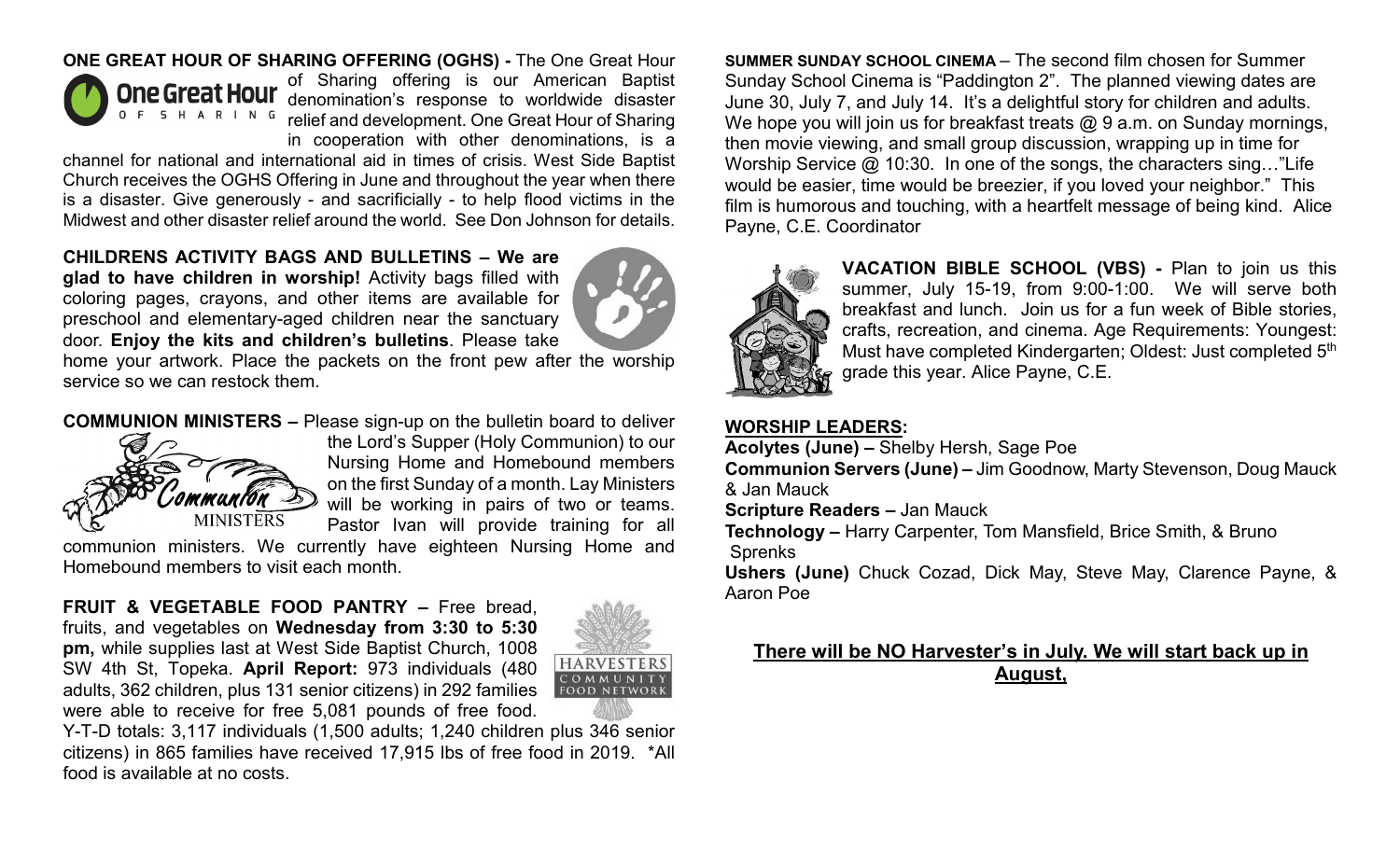## **WEEKLY CALENDAR**

- **SUNDAY, JUNE 23 PASTOR OUT OF TOWN** 9:00 am Movie "The Showman" 10:30 am Worship Service (S)
- **MONDAY, JUNE 24 PASTOR OUT OF TOWN** 9:00 -11:00 am Baby Closet Ministry

#### **TUESDAY, JUNE 25 PASTOR OUT OF TOWN** 6:00 pm Outreach Meeting 6:00 pm Men's Chorus

## **WEDNESDAY, JUNE 26 PASTOR OUT OF TOWN**

| $10:30$ am        | No Bible Study – Book of Jude (HH) |
|-------------------|------------------------------------|
| $3:30 - 5:30$ pm  | Fruit & Vegetable Food Pantry (FH) |
| $5:00 - 7:00$ pm  | <b>Baby Closet Ministry</b>        |
| $5:30 - 7:00$ pm  | No Supper or WWW until September   |
| $7:00 \text{ pm}$ | No Choir Practice (S)              |

## **THURSDAY, JUNE 27 PASTOR OUT OF TOWN**

 1:00 - 3:00 pm Baby Closet 6:00 pm NIA Meeting

**FRIDAY, JUNE 28 PASTOR'S DAY OFF**

## **SATURDAY, JUNE 29**

#### 1:00 pm Worship Team Practice

## **SUNDAY, JUNE 30 YOUTH SUNDAY**

10:30 am Worship

9:00 am Movie "Paddington 2"

## **IN OUR THOUGHTS AND PRAYERS**

Darren Abby – Health concerns (Pat & Joe Abby's son), better Mark Arnold – Health concerns Martha Beyer – Health concerns (California; Nancy Cottril's sister) Al & Bradley Carpenter – Health concerns Harry and Pat Carpenter – Health concerns Pat Carreno – Health concerns Guy Carreno - Health concerns (Tony Carreno's brother) Valerie Davis - Health concerns (Bev McCurdy's friend) Russell Hunter – Health concerns (Kansas Rehab) Fran Seymour-Hunter – Health concerns Charles Key – Health concerns (cancer) (Nelda Janway's brother) Nancy May – Health concerns Marie Merrifield – Health concerns Don Morris – Health concerns Kate Olsen – Health concerns Carolyn Peck – Health concerns (James and Matthew Peck's grandmother) Becky and Terry Poe – Health concerns Carolyn Roach – Health concerns (Nelda Janway's sister) Bob and Jill Roesler – Health concerns Keith Springer – Health concerns (Marianne Spano's brother) Larry Springer – Health concerns (Marianne Spano's brother) Linda Thomas – Health concerns (Atria 3415 SW 6th Ave, 66606) Lola Zab - Health concerns (Marianne Spano's sister)

## **HOMEBOUND & CARE FACILITIES:**

\*June Cunningham – Brewster Place \* \* Renea May \*Shirley & Larry Dell \*Rogene Moody \*Helen Farrar –Plaza West \*Ken Paslay – Brookdale \*Gerald Haney – \*Theo Penny \*Russ Hunter – \*Edward Perkins \*Mary Lou Johnson – Aldersgate \*Juanita Plankinton \*Alice Kieffer \*Hazel Smith-Tindall

\*Portia Allbert \*Etta Landis –Capital Ridge \*Linda Thomas – East Atria Pl